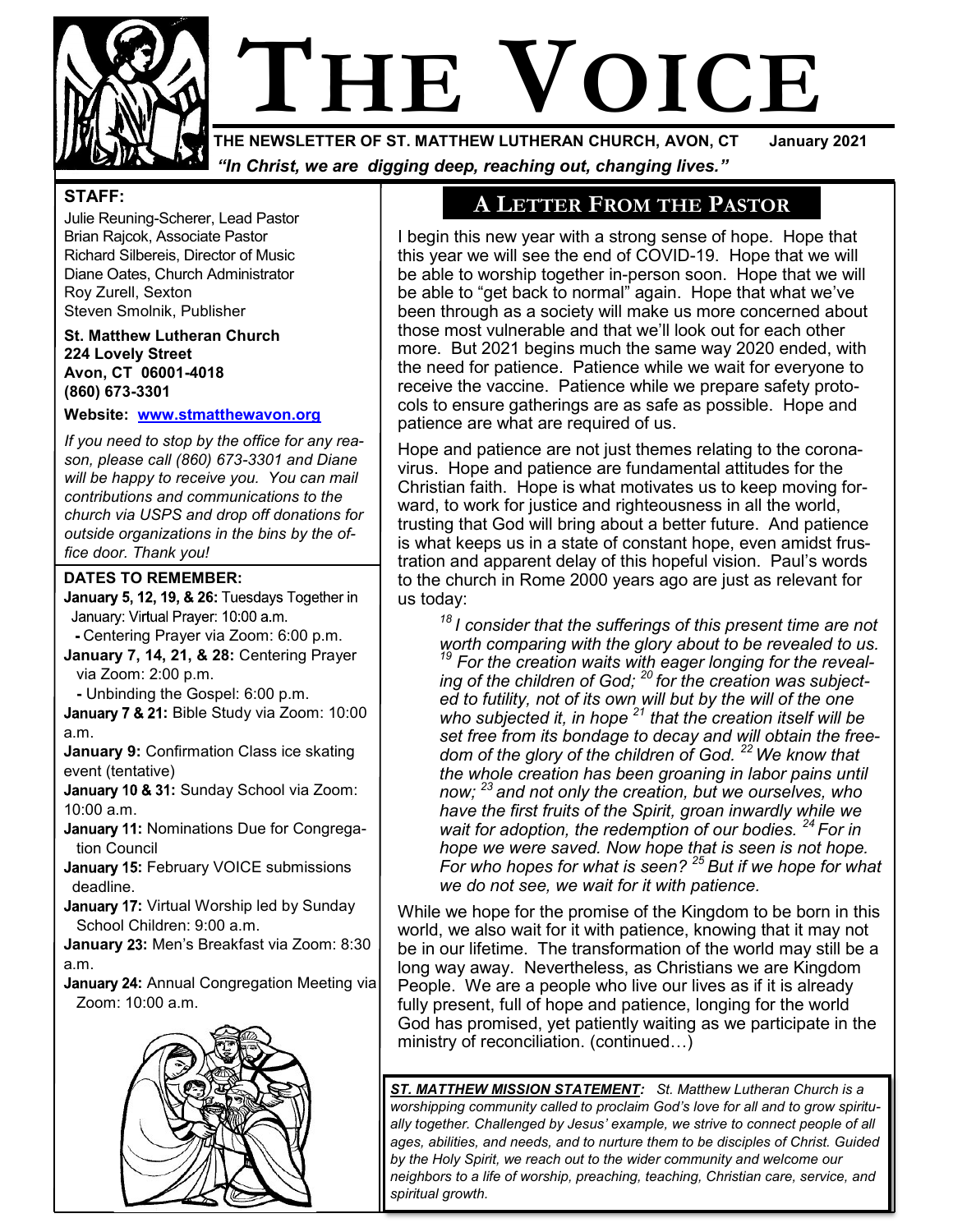(...continued) And so this year, I invite you to the spiritual practice of hope and patience. Never lose sight of where the world is headed. Hope not only for an end to coronavirus, but also hope for an end to poverty, war, and injustice. Hope for peace on earth and goodwill toward all. Hope for God's vision of shalom to be actualized. Hope for the birth of this transformed world Paul writes about. Hope for God's Kingdom to come on earth as it is in heaven. We wait with eager expectation for this promise, and we wait for it with patience.

May your new year be filled with hope, patience, and all good things.

Pastor Brian



# **SUNDAY SCHOOL**

Sunday School will continue to meet twice per month on Zoom. This month we will meet January 10th and January 31st. Both lessons will be on Zoom at 10:00 a.m. Sunday School will also lead worship January 17th which will be at 9:00 a.m. on Zoom. In the following months we will meet the 2nd and 4th Sundays for our lessons.



**YOUTH GROUP!** Youth group is planning a mission trip the first week of August! We are hoping everything will be relatively back to normal by then and have booked the same mission trip to North Carolina that we were planning on doing this past summer. Mark your calendars and check your email for updates!



# **CENTERING PRAYER**

Centering Prayer group will be trying something new this year: we'll be meeting every week! We'll meet every Tuesday at 6:00 p.m. and every Thursday at 2:00 p.m. We are also picking up again with reading Thomas Keating's *Open Mind, Open Heart* and will cover Chapter 8 the first week of the month. Our meetings will continue to be on Zoom. Newcomers are always welcome—this is a great time to join if you've been thinking about it!



# **MEN'S GROUP**

Men's group will meet on Zoom Saturday, January 23rd at 8:30 a.m. During the year 2021 we will also be reading Richard Rohr's *On the Threshold of Transformation: Daily Meditations for Men.* This daily meditation book will be given to every man of St. Matthew who wants a copy, and it will be the basis of our discussions this year. We look forward to journeying through Rohr's work together.

# **TUESDAYS TOGETHER**

Every Tuesday at 10:00 a.m. a group of St. Matthew members meets on Zoom for our *Tuesdays Together*  session. It is a period of devotions, prayer, and fellowship. Newcomers are always welcome and there's absolutely no commitment to come every week. Just come once and check it out. Hope you'll join us!

# **BIBLE STUDY**

Bible Study meets every first and third Thursday at 10:00 a.m. on Zoom. This month we will meet January 5th and 19th. Newcomers always welcome!

# **SMALL GROUP STUDY OPPORTUNITY IN JANUARY & FEBRUARY**

The Evangelism Committee invites you to help set the course for St Matthew's ministry after the pandemic by participating in a small group study using a resource and prayer journal entitled, Unbinding the Gospel. Through this study we will uncover our personal convictions and explore what it means to share our faith more deeply with those in our congregation as well as those outside St Matthew. We will meet Thursday evenings from 6:00 p.m.-7:00 p.m. on Zoom, January 7-February 18. Please contact the office to be connected to Council Liaison for evangelism, Lanelle Gallo, or reach out to one of the pastors for more information or to be registered for the study.

*Our weekly Constant Contact communications include links to access our current online opportunities. If you would like to be added to our contact list to receive the weekly communications, please email office@stmattewavon.org or call (860) 673-3301.*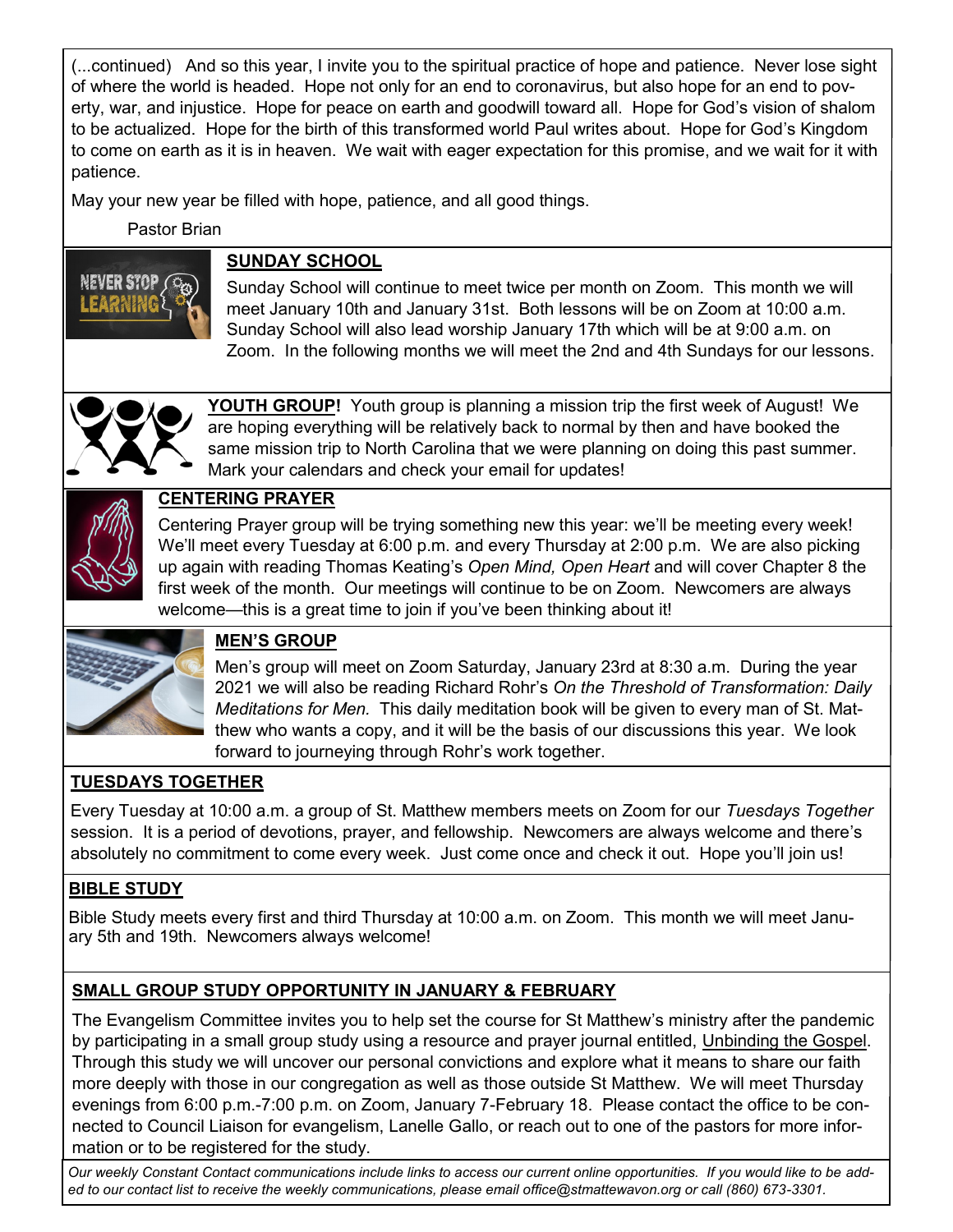**NEW YEAR, NEW COMMITTEE** being formed at St. Matthew Lutheran Church. If you are interested we invite you to join us!

It's the Marketing and Communication Committee! The goal of this committee is to create a strategic marketing and communications plan, with an overall strategy to share our congregation's story with our audiences. The committee will identify SMLC target audiences, the messages to communicate to those audiences as well as which media vehicles to use for the most impact. SMLC mission, vision, branding, messaging, communication processes (internally and externally) will be discussed as a first step in the process! Contact Diane in the church office at office@stmatthewavon.org to be connected with Missy Lindquist.

# **SAVE THE DATE:**

**VIRTUAL ANNUAL CONGREGATIONAL MEETING, JANUARY 24, 2020 at 10:00 a.m.** Your attendance is much appreciated and encouraged as we review 2020 and look forward to a new year!

**GOOD THINGS:** So many good things happened at St. Matthew this past month!

- Several community members donated 30 handmade hats and 11 baby blanket and hat sets to the St. Matthew Mitten Tree! St. Matthew members provided 94 hats, gloves, and scarves. Thank you to all who donated, and also to Doreen and Dave who delivered these gifts to Grace Lutheran and Gifts of Love. You are helping keep others warm this season in Hartford and the Farmington Valley!
- Rick Hanson put together an exceptionally beautiful Advent blue slide deck for our Zoom worship this month. The Sunday School students led worship on Advent 4 with a record number of 11 participants!
- The Confirmation Class hosted a Virtual Fun Night for 40 Mosaic group home residents from around Connecticut. Mosaic is a ministry with Lutheran roots that advocates for and supports people living with intellectual disabilities ([mosaicinfo.org\)](https://www.mosaicinfo.org/). The Confirmation Class and the residents shared favorite ornaments via Zoom, played a Christmas trivia game and freeze dance, and led a virtual Christmas pageant, ending with candlelight and Silent Night. The Mosaic residents loved it!
- The Men's Breakfast and Women's Fellowship each held holiday themed gatherings this month. Folks continued to gather for Centering Prayer and Bible Study and of course for worship. In the midst of the pandemic, we are grateful for the ways we can meet virtually. It really helps us stay connected in these crazy times!
- The Council began working on some post-pandemic planning focusing on the ways to tell our story of faith personally as well as through marketing and technology. Thanks to Missy Lindquist for helping launch a new committee focusing on Communications and Marketing!
- The Reopening Task Force continues to monitor the risk in our communities and recommend steps for safely conducting ministry. Currently the office and staff are available by appointment, or simply by calling first before stopping by. Thank you to the Task Force for their hard work, and to everyone for working so hard to keep yourself and others safe—it is a concrete way for us to love our neighbors.
- Council President Jack Pietrick and Council Secretary Ann Eberhard finish up their terms this month. Ann completes her term on council after six years of dedicated service and two years of excellent minute taking. Thank you, Ann! Jack led our congregation as we met three major challenges: Close the Gap, where we raised over \$55,000 for our operation budget; a congregation wide visioning process, which created our mission statement, tag line, values, and goals, as well as over 200 ministry ideas and 9 new ministries; and re-framing ministry for the pandemic era. In each case, Jack's ability to lead while listening and his blend of organization and caring helped us as a congregation to meet these challenges and to thrive. Thank you, Jack!

**Thank you for your support over the last year – your prayers, your calls to fellow members, your in -kind donations to help our ministry partners, your leadership and practical service, and your faithfulness in giving! We are on track to be in the black for 2020, and we are deeply grateful. 2020 has been quite a year. And we can still say:**

**God is good, all the time!**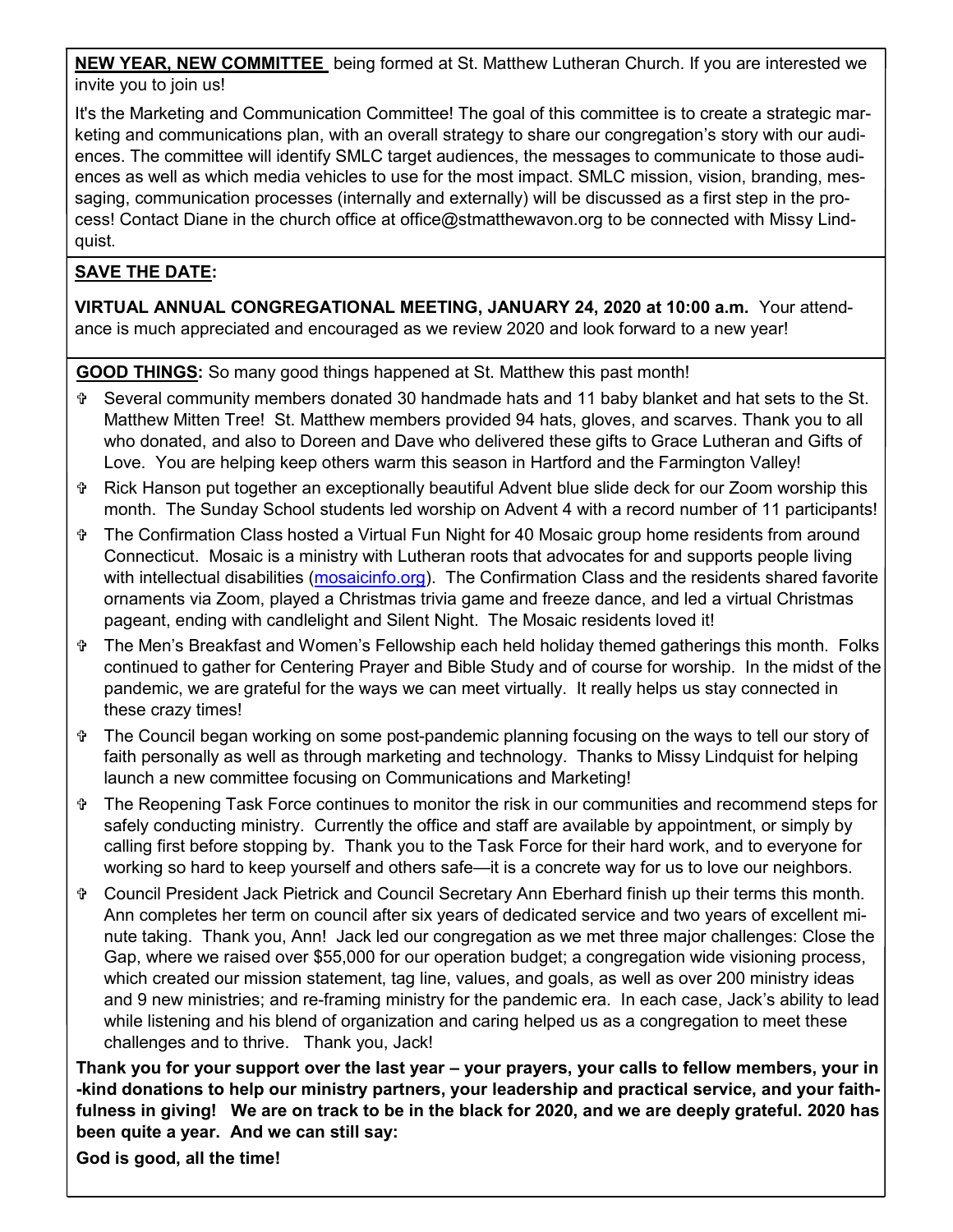| <b>Sun</b>                                                                                  | Mon                                                                                                                                                                                                                                                                                         | Tue                                                                                                     | Wed | Thu                                                                                          | Fri                       | <b>Sat</b>                                                                                  |
|---------------------------------------------------------------------------------------------|---------------------------------------------------------------------------------------------------------------------------------------------------------------------------------------------------------------------------------------------------------------------------------------------|---------------------------------------------------------------------------------------------------------|-----|----------------------------------------------------------------------------------------------|---------------------------|---------------------------------------------------------------------------------------------|
| <b>January 2021</b>                                                                         |                                                                                                                                                                                                                                                                                             |                                                                                                         |     |                                                                                              | 1 OFFICE<br><b>CLOSED</b> | $\overline{2}$<br>4:00 Zoom Wor-<br>ship Rehearsal                                          |
| 3<br>9:00 Virtual Worship live via<br>Zoom                                                  | 1:00 Staff Meeting                                                                                                                                                                                                                                                                          | 5<br>10:00 Tuesdays at 10: Virtual<br>Prayer via Zoom.<br>6:00 Centering Prayer                         | 6   | $\overline{7}$<br>10:00 Bible Study<br>2:00 Centering Prayer<br>6:00 Unbinding the<br>Gospel | 8                         | 9<br>Confirmation<br>Event-Ice Skat-<br>ing (tentative)<br>4:00 Zoom Wor-<br>ship Rehearsal |
| 10<br>9:00 Virtual Worship live on<br>Zoom<br>10:00 Sunday School via Zoom                  | 11 Council Nominations Due<br>1:00 Staff Meeting<br>6:00 Altar Guild<br>7:00 Confirmation Work on Your<br>Own: Joshua<br>7:00 Finance Committee                                                                                                                                             | 12<br>10:00 Tuesdays at 10: Virtual<br>Prayer via Zoom.<br>6:00 Centering Prayer<br>7:00 Church Council | 13  | 14<br>2:00 Centering Prayer<br>6:00 Unbinding the<br>Gospel                                  | 15<br>VOICE<br>Deadline   | 16<br>4:00 Zoom Wor-<br>ship Rehearsal                                                      |
| 17<br>9:00 Virtual Worship led by<br>Sunday School live via Zoom                            | 18 Martin Luther King, Jr. Day<br>1:00 Staff Meeting<br>7:00 Confirmation Work on Your<br>Own: Judges                                                                                                                                                                                       | 19<br>10:00 Tuesdays at 10: Virtual<br>Prayer via Zoom.<br>6:00 Centering Prayer                        | 20  | 21<br>10:00 Bible Study<br>2:00 Centering Prayer.<br>6:00 Unbinding the<br>Gospel            | 22                        | 23<br>8:30 Men's<br>Breakfast via<br>Zoom<br>4:00 Zoom Wor-<br>ship Rehearsal               |
| 24<br>9:00 Virtual Worship live on<br>Zoom<br>10:00 Annual Congregation<br>Meeting via Zoom | 25<br>1:00 Staff Meeting<br>6:00 Worship and Music<br>7:00 Confirmation-Zoom Check-<br>in                                                                                                                                                                                                   | 26<br>10:00 Tuesdays at 10: Virtual<br>Prayer via Zoom.<br>6:00 Centering Prayer                        | 27  | 28<br>2:00 Centering Praver<br>6:00 Unbinding the<br>Gospel                                  | 29                        | 30<br>4:00 Zoom Wor-<br>ship Rehearsal                                                      |
| 31<br>9:00 Virtual Worship live on<br>Zoom<br>10:00 Sunday School via Zoom                  | If you need to stop by the office for any reason, please call (860) 673-3301 and Diane will be happy<br>to receive you. You can mail contributions and communications to the church via USPS and drop off<br>donations for outside organizations in the bins by the office door. Thank you! |                                                                                                         |     |                                                                                              |                           |                                                                                             |

**January 2021**

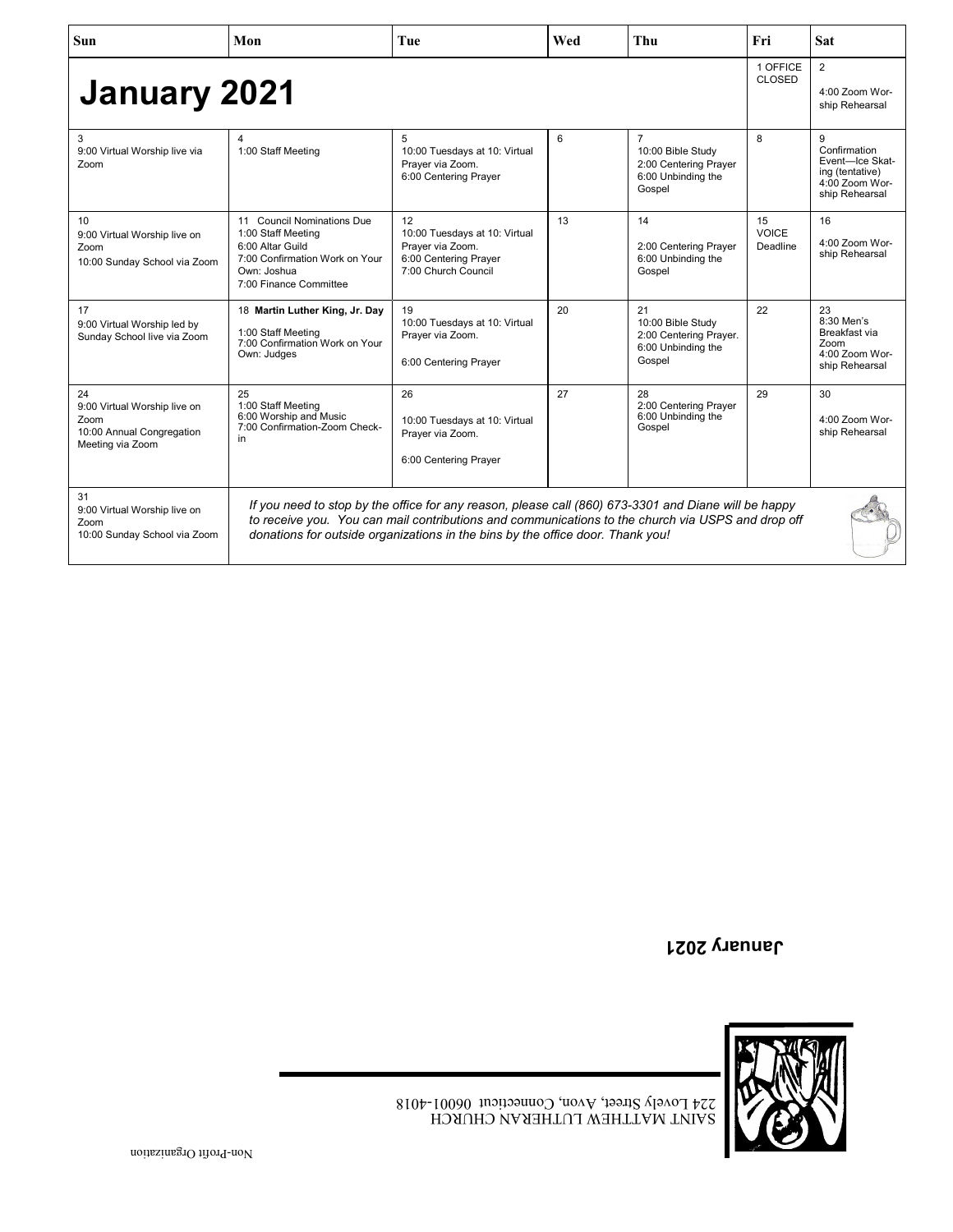# **ADULT EDUCATION OPPORTUNITY: INTRODUCTION TO ISLAM**

You are invited to learn about our neighbor's faith in this course sponsored by the Avon Public Library and taught by Imam Safwan Shaikh of the Farmington Valley American Muslim Center. Classes meet virtually January 6 through January 20, from 6:30 p.m. to 8 p.m. Register at https://www.avonctlibrary.info/event/ introduction-to-islam/2021-01-06/ or contact Pastor Julie for more information.

### **WHAT'S GOING ON AT GRACE LUTHERAN? An Update from Pastor Rick**

Our deeply committed volunteers continue feeding the community with a home-cooked meal and other much needed items every Friday. A small group of the hundred or so who come are welcomed in the building for prayer before we begin sharing food with those who have lined up outside. Limited to ten people, separated by at least six feet, with masks and having washed their hands with sanitizer, we gather. On Tuesdays and Thursdays we have AA meetings that are also held in the Community Room inside the church with similar requirements and precautions. There are few AA meetings that involve an actual inperson meeting. There are fewer and fewer sources of a home-cooked meals available for the people we serve.

And, on Saturdays at noon, with stringent precautions, we invite people in to draw clothing from Janet's Closet, a ministry that continues to be lovingly offered by several very serious volunteers. Fresh Start Pallet Products, Inc., no longer structurally a part of Grace, is now a standalone non-profit. It has been operating almost all year with only one break in action as we were not viewed as "essential." However, now we are!

Besides record-breaking sales, we now have more employees than we have ever had and have recently been featured on Fox 61 interviewing our volunteers and employees.

Thank you, St. Matthew, for your generous support of these ministries!

*A team of 3 St. Matthew members continues to volunteer on Friday nights. Pastor Brian and Pastor Julie attend once a month to lead a prayer circle. If you would like to join in this ministry, please reach out to one of the pastors.*

### **NOMINATIONS FOR CONGREGATION COUNCIL - DUE JANUARY 11**

The Congregation Council is accepting nominations for 2021! Council members are elected spiritual leaders of the congregation, who promote the mission of the congregation and provide financial and organizational oversight. We have one open seat for the coming year.

Please give prayerful consideration as to who you think would make a good Congregation Council member and submit their names for consideration. Our Nominating Committee will follow up with all nominees in January to ascertain who is willing to serve. The official vote will occur at our Annual Meeting which is scheduled for Sunday, January 24th.

Nominations can be submitted by emailing the church office at office@stmatthewavon.org or calling (860) 673-3301. Due to the pandemic, we will not be collecting hard copies of nominations. A special thank you goes to Ann Eberhard as she completes her term for her years of participation on the Council and for her excellent service as our Council Secretary!

### **WONDERFUL NEWS!**

The remarkable generosity of the congregation has provided St. Matthew the dollars and pledges required to pay our \$300 thousand mortgage in full. The Capital Campaign to match the Steinberg and Jensen family gift of \$150,000 occurred during the pandemic but succeeded in spite of this challenge with your support! Any additional dollars received will be used for future capital improvements. A dinner celebrating this blessing will be held when we can safely come together again, hopefully in the fall. Again, thanks to each of you. God has indeed blessed us!

*George Reider and Missy Lindquist, Co-Chairs*